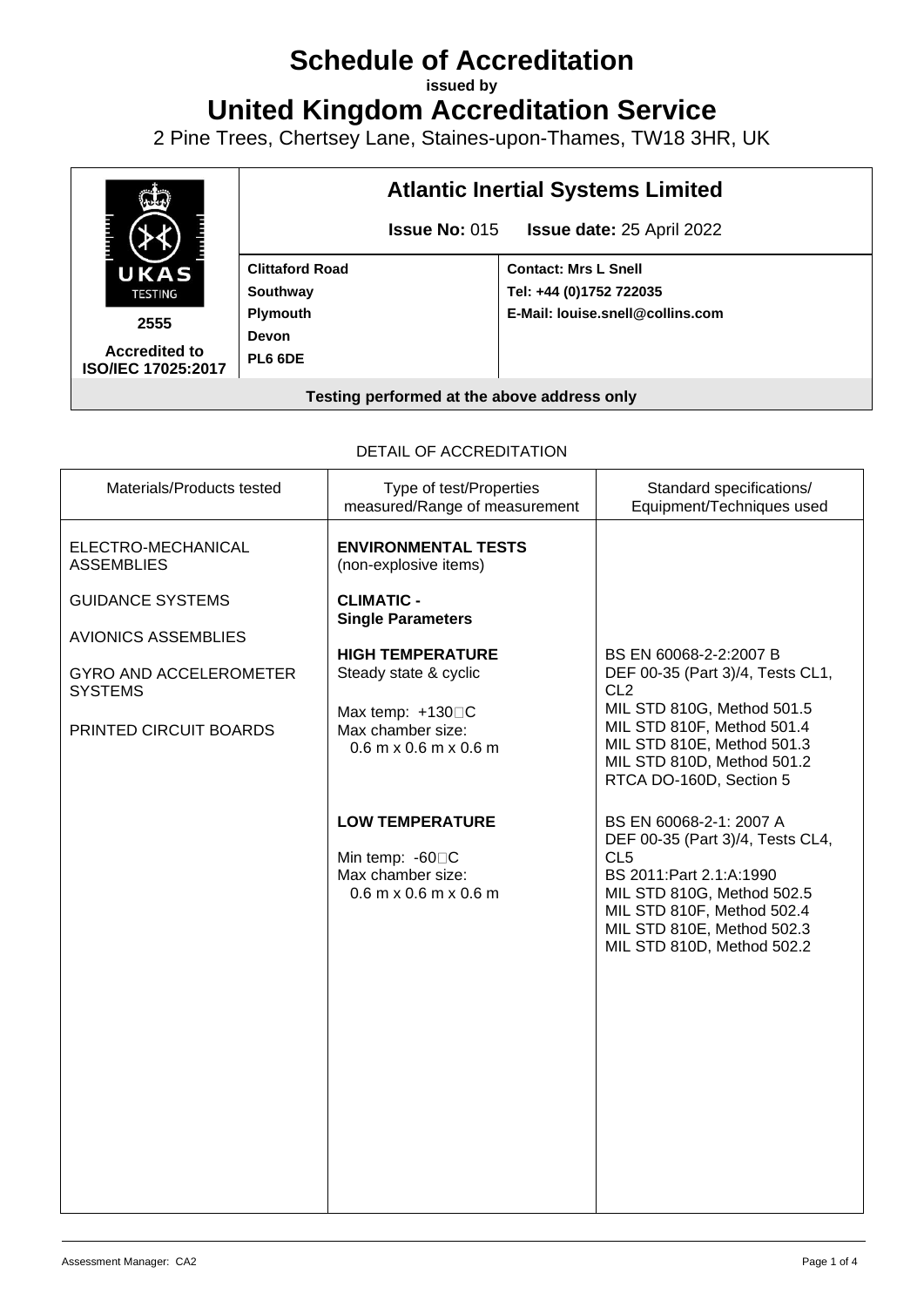

### **Schedule of Accreditation issued by United Kingdom Accreditation Service**

2 Pine Trees, Chertsey Lane, Staines -upon -Thames, TW18 3HR, UK

## **Atlantic Inertial Systems Limited**

**Issue No:** 015 **Issue date:** 25 April 2022

**Accredited to ISO/IEC 17025:2017**

**Testing performed at main address only**

| Materials/Products tested | Type of test/Properties<br>measured/Range of measurement                                                                                                                                   | Standard specifications/<br>Equipment/Techniques used                                                                                                                                                                                                                                                                                                                             |
|---------------------------|--------------------------------------------------------------------------------------------------------------------------------------------------------------------------------------------|-----------------------------------------------------------------------------------------------------------------------------------------------------------------------------------------------------------------------------------------------------------------------------------------------------------------------------------------------------------------------------------|
| As listed on Page 1       | <b>TEMPERATURE CHANGE</b><br><b>THERMAL SHOCK (air-air)</b><br><b>Automated transfer</b><br>Max temp: $+130^{\circ}$ C<br>Min temp: -60°C                                                  | BS EN 60068-2-14:2009 Na<br>MIL STD 810G, Method 503.5<br>MIL STD 810F, Method 503.4<br>MIL STD 810E, Method 503.3                                                                                                                                                                                                                                                                |
|                           | Chamber size:<br>$0.47$ m x 0.65 m x 0.41 m                                                                                                                                                | MIL STD 810D, Method 503.2<br>JESD22-A104-D                                                                                                                                                                                                                                                                                                                                       |
|                           | <b>CHANGE OF TEMPERATURE -</b><br><b>Specified rate</b><br>Max temp: +130°C<br>Min temp: -60°C<br>Rate of change: 15 K/min                                                                 | BS EN 60068-2-14:2009 Nb                                                                                                                                                                                                                                                                                                                                                          |
|                           | <b>HIGH HUMIDITY - Steady State</b><br>and cyclic<br>Temp range: $+10^{\circ}$ C to $+85^{\circ}$ C<br>Humidity range: 10% rh to 85% rh<br>Max chamber size:<br>$0.58$ m x 0.76 m x 0.75 m | BS 2011:Ca:1977(1987)<br>IEC 68-2-3:1969<br>IEC 68-2-56:1988<br>BS EN 60068-2-30:2005<br>IEC 68-2-30:1999<br>MIL STD 810G, Method 507.5<br>MIL STD 810F, Method 507.4<br>MIL STD 810E, Method 507.3<br>MIL STD 810D, Method 507.2<br>JESD22-A101-C<br>DEF 00-35 (Part 3)/4, Test CL6,<br>CL7<br>RTCA/DO-160D, Section 6<br>BS EN 60068-2-38:2009 Z/AD<br>BS EN 60068-2-78:2001Cab |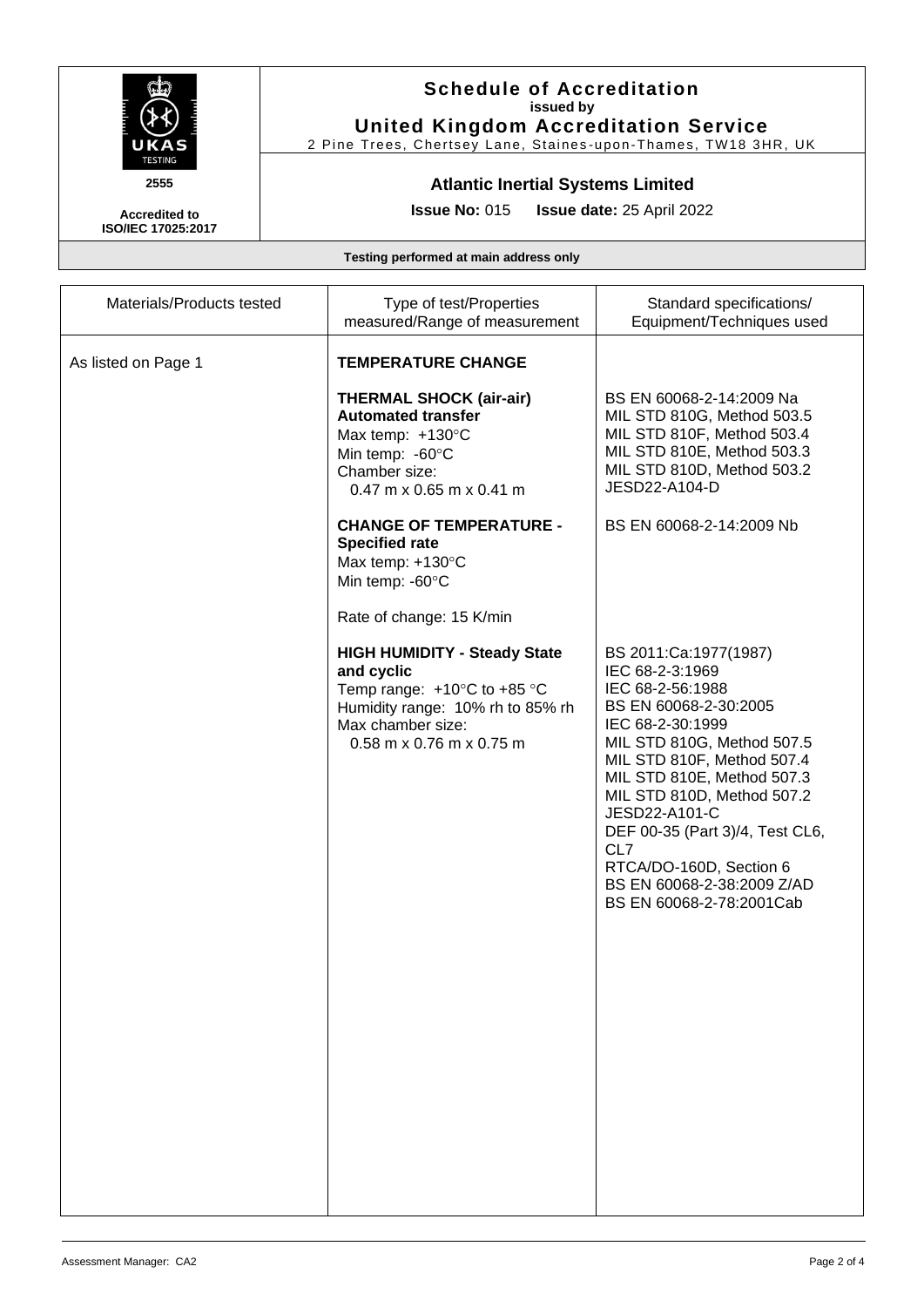

### **Schedule of Accreditation issued by United Kingdom Accreditation Service**

2 Pine Trees, Chertsey Lane, Staines -upon -Thames, TW18 3HR, UK

## **Atlantic Inertial Systems Limited**

**Issue No:** 015 **Issue date:** 25 April 2022

**Accredited to ISO/IEC 17025:2017**

**Testing performed at main address only**

| Materials/Products tested | Type of test/Properties                                                                                                                                                                                                                                                                                                                                                       | Standard specifications/                                                                                                                                                                                                                                                                          |
|---------------------------|-------------------------------------------------------------------------------------------------------------------------------------------------------------------------------------------------------------------------------------------------------------------------------------------------------------------------------------------------------------------------------|---------------------------------------------------------------------------------------------------------------------------------------------------------------------------------------------------------------------------------------------------------------------------------------------------|
|                           | measured/Range of measurement                                                                                                                                                                                                                                                                                                                                                 | Equipment/Techniques used                                                                                                                                                                                                                                                                         |
| As listed on Page 1       | <b>DYNAMIC</b><br><b>Single/Combined Parameters</b>                                                                                                                                                                                                                                                                                                                           |                                                                                                                                                                                                                                                                                                   |
|                           | <b>VIBRATION - Sinusoidal</b>                                                                                                                                                                                                                                                                                                                                                 |                                                                                                                                                                                                                                                                                                   |
|                           | (a) at ambient conditions<br>Freq range: 5 to 2500 Hz<br>Peak thrust: 80 kN<br>Max pk/pk displacement: 63.5 mm<br>Max load: 1 tonne                                                                                                                                                                                                                                           | BS EN 60068-2-6:2008 Fc                                                                                                                                                                                                                                                                           |
|                           | (b) with temperature<br>Freq range: 5 to 5000 Hz<br>Peak thrust: 12.9 kN<br>Max pk/pk displacement: 38 mm<br>Max load: 0.1 tonne<br>Max temp: $+130^{\circ}$ C<br>Min temp: -60°C<br>Max chamber size:<br>$0.6$ m x $0.6$ m x $0.6$ m                                                                                                                                         | BS EN 60068-2-53:2010<br>BS 2011: Part 2.2: Z/AFc<br>BS 2011: Part 2.2: Z/BFc                                                                                                                                                                                                                     |
|                           | <b>VIBRATION - Random</b>                                                                                                                                                                                                                                                                                                                                                     |                                                                                                                                                                                                                                                                                                   |
|                           | (a) at ambient conditions<br>Freq range: 5 to 2500 Hz<br>Peak thrust: 53.4 kN<br>Max pk/pk displacement: 63.5 mm<br>Max load: 1 tonne<br>(b) with temperature<br>Freq range: 5 to 5000 Hz<br>Peak thrust: 8.0 kN<br>Max pk/pk displacement: 38 mm<br>Max load: 0.1 tonne<br>Max temp: $+130^{\circ}$ C<br>Min temp: -60°C<br>Max chamber size:<br>$0.6$ m x $0.6$ m x $0.6$ m | BS EN 60068-2-64:2008 Fh<br>DEF 00-35(part 3)/3, Test M1<br>MIL STD 810G, Method 514.6<br>MIL STD 810F, Method 514.5<br>MIL STD 810E, Method 514.4<br>BS 2011: Part 2.1: 1973 (1983)<br>Tests Fd, Fda, Fdb, Fdc<br>RTCA DO-160D, Section 8<br>MIL STD 810D, Method 514.3<br>BS EN 60068-2-53:2010 |
|                           |                                                                                                                                                                                                                                                                                                                                                                               |                                                                                                                                                                                                                                                                                                   |